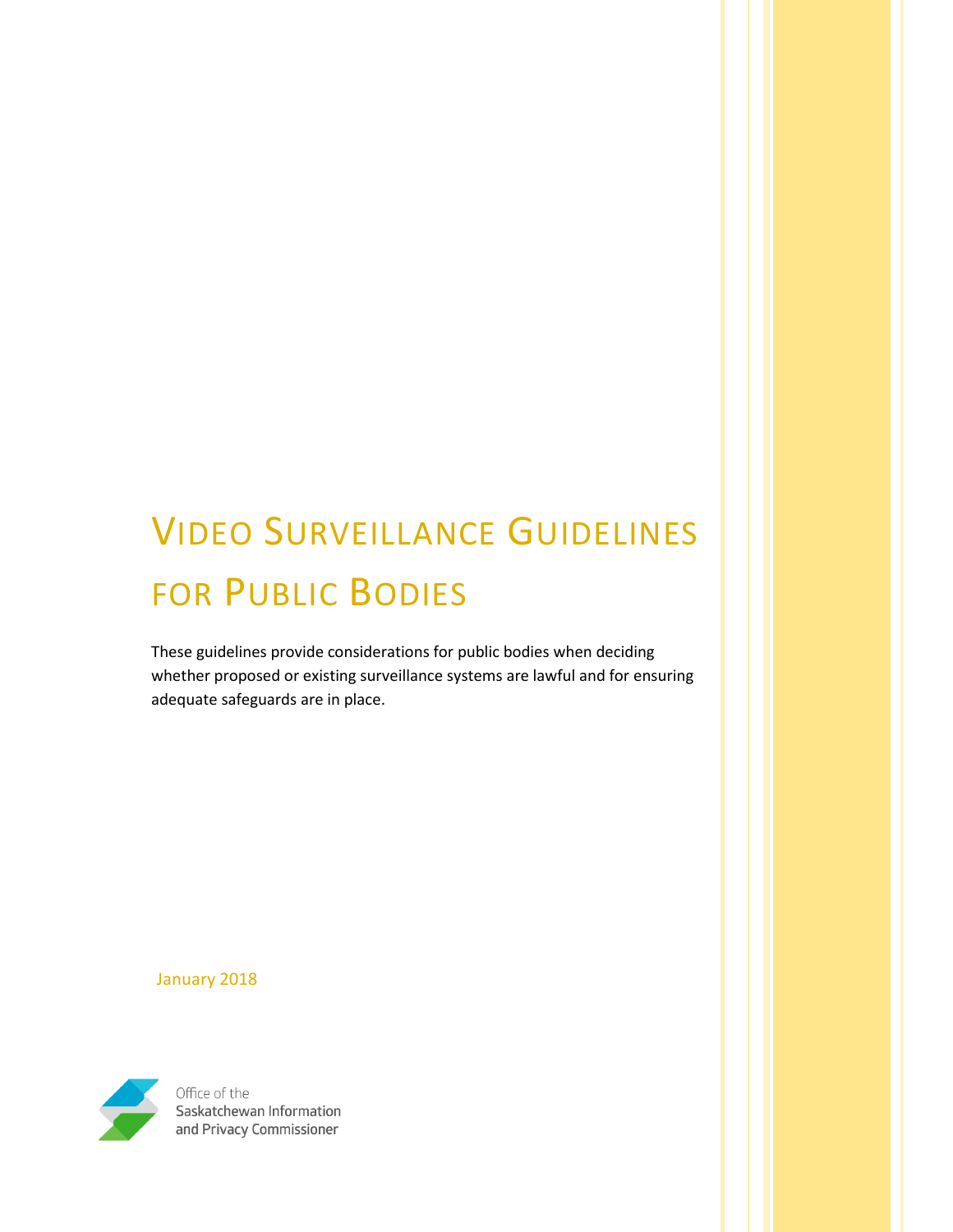## Video Surveillance Guidelines for Public Bodies

#### INTRODUCTION

Under *The Freedom of Information and Protection of Privacy Act* (FOIP), *The Local Authority Freedom of Information and Protection of Privacy Act* (LA FOIP) and *The Health Information Protection Act* (HIPA) public bodies are responsible for adequately safeguarding the personal information and personal health information in its possession or control. This includes collection, storage, use, disclosure and destruction of the information.

These responsibilities are also applicable to the use of video surveillance by public bodies that captures an individual's image.

Video surveillance refers to any video surveillance technology (video cameras, closed circuit cameras, still frame cameras, digital cameras, and time-lapse cameras) that enables continuous or periodic recording (videotapes, photographs, or digital images), viewing, or monitoring of public areas.

## BEFORE IMPLEMENTING THE USE OF VIDEO SURVEILLANCE

Some considerations for the public body before implementing the use of video surveillance is to determine:

- Is the use of video surveillance lawful?
- Is video surveillance necessary?
- Are there any stakeholders that should be consulted with?

#### Is the Use of Video Surveillance Lawful?

One of the public bodies' first considerations is whether or not implementing video surveillance would be lawful. Section 25 of FOIP states as follows:

**25** No government institution shall collect personal information unless the information is collected for a purpose that relates to an existing or proposed program or activity of the government institution.

Section 24 of LA FOIP provides the same clause for collecting personal information for local authorities. Section 24 of HIPA provides provisions for trustees regarding the collection of personal health information.

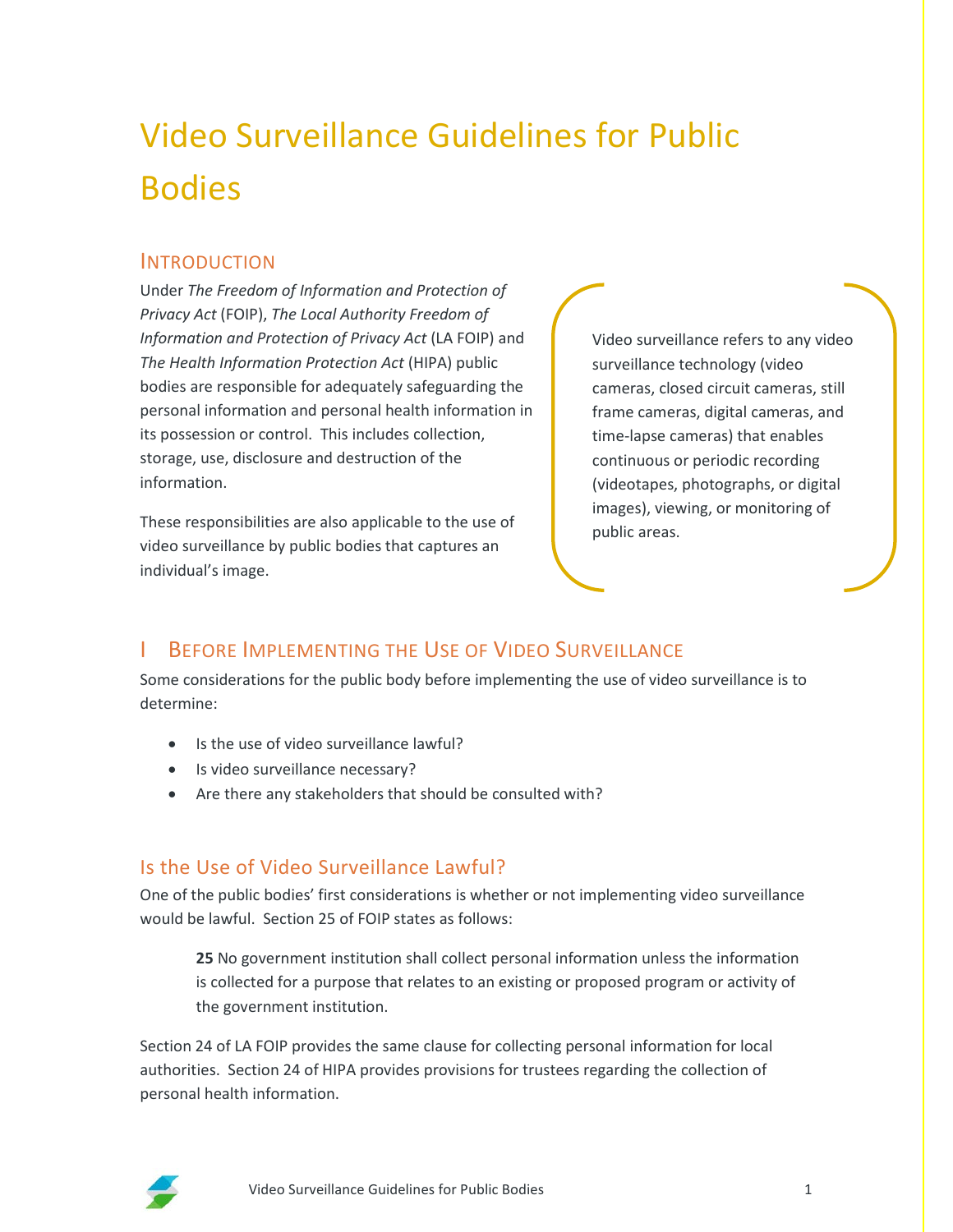When public bodies are determining whether or not they have authority to use video surveillance, it will need to determine if the purpose of collecting the information falls within this section to be lawful under FOIP/LA FOIP.

Public bodies will also want to consider the use and disclosure provisions at sections 28 and 29 of FOIP, sections 27 and 28 of LA FOIP and section 26 and 27 of HIPA to ensure it has appropriate authority to use and/or disclose the information for the purpose of which it is being collected.

#### Is Video Surveillance Necessary?

Before implementing the use of video surveillance, public bodies should consider if there are other less privacy invasive options to reach the same goal. Before implementing the use of video surveillance, a public body should consider undertaking a privacy impact assessment (PIA). You can learn more about PIAs and find worksheets on our website at: <https://oipc.sk.ca/resources/resource-directory/>.

The PIA should first address what the purpose of the video surveillance is and whether or not there is a less privacy intrusive option other than using video surveillance for the public body's purpose. If the public body chooses to go forward with video surveillance, the PIA should also address collection, safeguards, use, disclosure, destruction and access to information.

#### Are there any Stakeholders that Should be Consulted with?

Before implementing the use of video surveillance, public bodies should determine if consultations should occur with relevant stakeholders and representatives of those potentially impacted to ensure the need of video surveillance is debated and determine if there will be public support of this practice.

Public bodies should also consider providing adequate warning of their intentions to implement the use of video surveillance prior to the practice starting.

## II ONCE THE DECISION TO IMPLEMENT THE USE OF VIDEO SURVEILLANCE IS **MADE**

Some considerations for the public body once the decision is made to implement the use of video surveillance is to determine:

- Is the duty to protect being met?
- What measures can be taken to minimize the impact to personal privacy?
- What safeguards should be put in place to properly protect the personal information?
- How will access to information requests for video surveillance footage be handled?

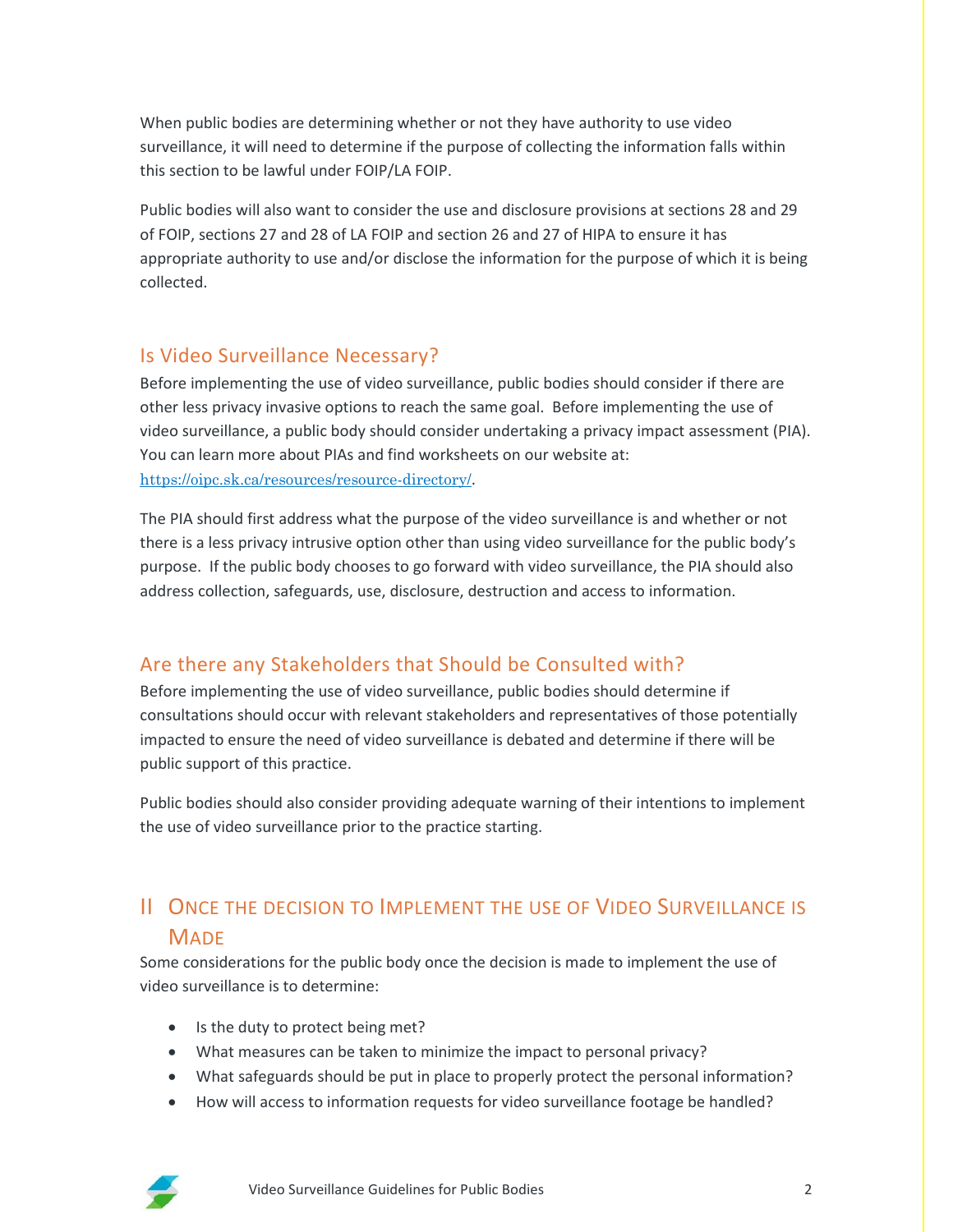#### Is the Duty to Protect being Met?

*The Freedom of Information and Protection of Privacy Act* (FOIP), *The Local Authority Freedom of Information and Protection of Privacy Act* (LA FOIP), *The Health Information Protection Act* (HIPA) and their Regulations provide the rules on when public body/trustee to collect, use and disclose personal information or personal health information. Any collections, uses or disclosures unauthorized by FOIP or LA FOIP would be a privacy breach. Also, these statutes have an explicit duty on public bodies/trustees to protect personal information or personal health information (see section 24.1 of FOIP/23.1 of LA FOIP/16 of HIPA).

Section 24.1 of FOIP/23.1 of LA FOIP/16 of HIPA requires that a public body have administrative, technical and physical safeguards to protect personal information or personal health information.

Administrative safeguards are controls that focus on internal organization, policies, procedures and maintenance of security measures that protect personal information or personal health information. Examples include written policies and procedures, annual training for employees, confidentiality agreements, agreements with information management service providers (IMSPs), auditing programs, records retention and destruction schedules and access restrictions.

Technical Safeguards are the technology and the policy and procedures for its use that protect personal information or personal health information and control access to it. Examples include separate user identifications, passwords, firewalls, identification and authentication controls, virus scanners and audit capabilities in digital systems.

Physical Safeguards are physical measures, policies, and procedures to protect personal information or personal health information and related buildings and equipment, from unauthorized intrusion and natural and environmental hazards. Examples include locked filing cabinets, offices and storage rooms, alarm systems and clean desk approaches.

Section 24.1(a) of FOIP/23.1(a) of LA FOIP/16(a) of HIPA indicates that a public body must protect the integrity, accuracy and confidentiality of the personal information or personal health information in its possession or under its control;

Integrity refers to the condition of information being whole or complete; not modified, deleted or corrupted.

Confidentiality implies a trust relationship between the person supplying information and the individual or organization collecting or using it.

Section 24.1(b) of FOIP/23.1(b) of LA FOIP/16(b) of HIPA indicates that public bodies must protect against any reasonably anticipated:

• threat or hazard to the security or integrity of the personal information or personal health information in its possession or under its control;

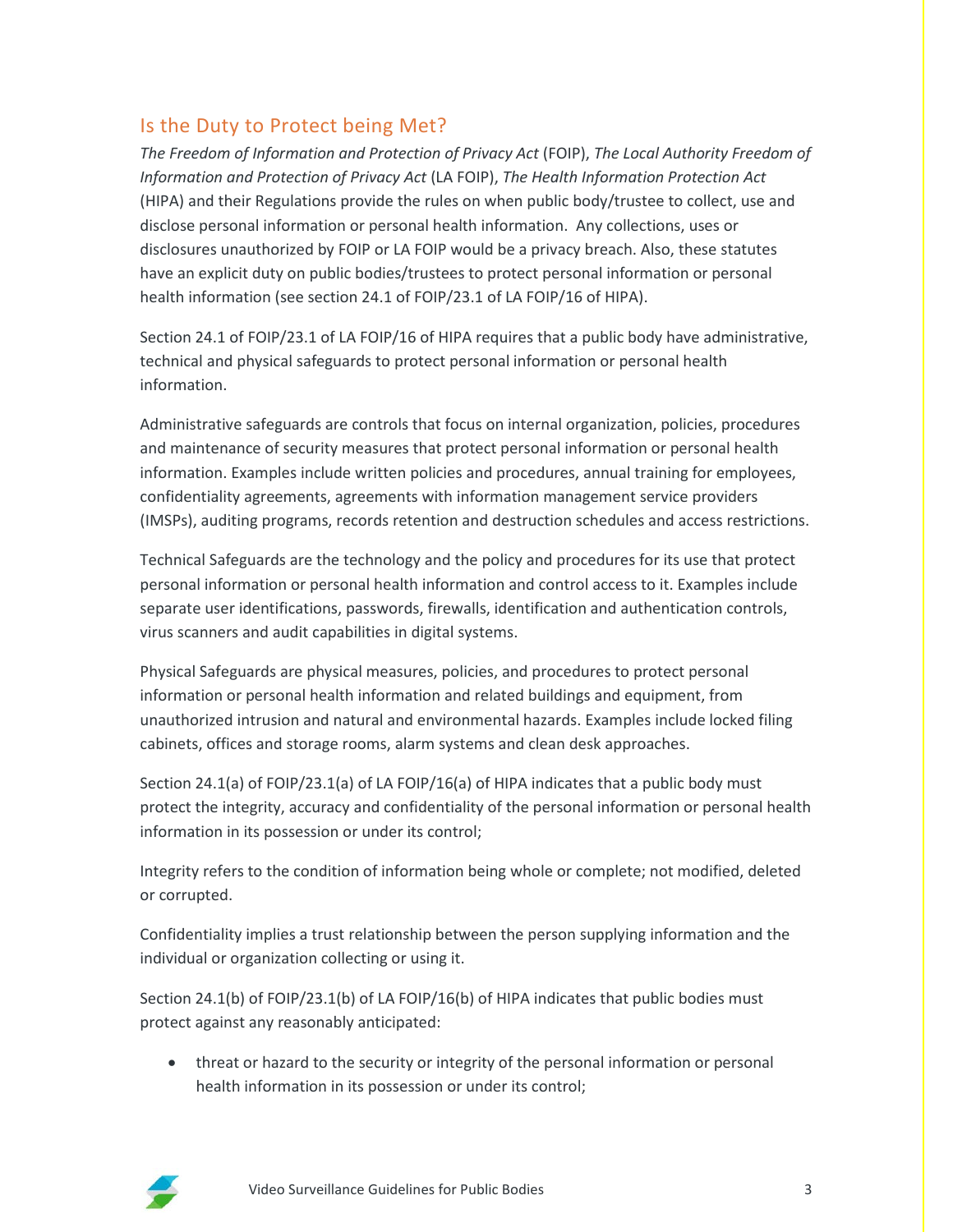- loss of the PI/PHI in its possession or under its control; or
- unauthorized access to or use, disclosure or modification of the personal information or personal health information in its possession or under its control;

Threat means a sign or cause of possible harm.

Hazard means a risk, peril or danger.

Security means a condition of safety or freedom from fear or danger.

Unauthorized access occurs when individuals have access to personal information or personal health information that they do not need-to-know, either by accident or on purpose. This would also qualify as either an unauthorized use or unauthorized disclosure.

A need-to-know is the principle that public bodies and their staff should only collect, use or disclose PI/PHI needed for the purposes of the mandated service. personal information or personal health information should only be available to those employees in an organization that have a legitimate need-to-know that information for the purpose of delivering their mandated services.

An unauthorized collection occurs when personal information or personal health information is collected, acquired, received or obtained by any means for purposes that are not allowed under sections 25, 26, 27, 28 or 29(2) of FOIP/24, 25, 26, 27 or 28(2) of LA FOIP/23, 24 or 25 of HIPA.

Unauthorized use refers to the use of personal information or personal health information for a purpose that is not authorized under sections 27, 28 or 29(2) of FOIP/26, 27 or 28(2) of LA FOIP/26, 27, 28, 29 or 30 of HIPA.

Unauthorized disclosure refers to the act of revealing, showing, providing copies, selling, giving, or relaying the content of personal information or personal health information in ways that are not permitted under sections, 29 or 30 of FOIP/28 or 29 of LA FOIP/27, 28, 29, 30 of HIPA.

Section 24.1(c) of FOIP/23.1(c) of LA FOIP/16(c) of HIPA indicates that public bodies should have education programs in place for their employees which addresses the public body's duties under FOIP/LA FOIP, safeguards the public body has established, the need-to-know and consequences for violating HIPA. The IPC has indicated that annual training is best practice. Annual training should include reminders about mobile security.

This document describes best practices for video surveillance.

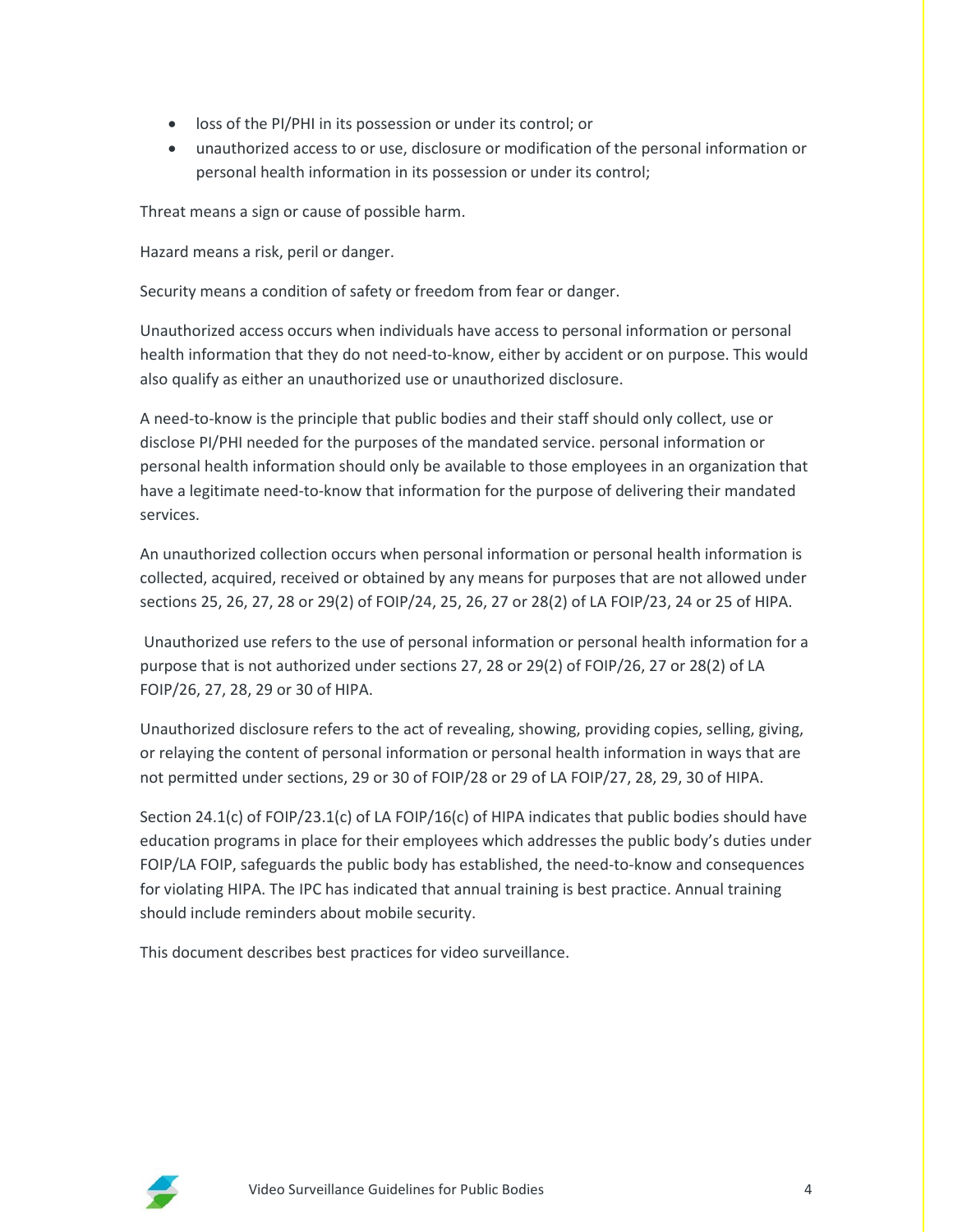## What measures can be taken to minimize the impact to personal privacy?

Collection occurs when an individual's image is captured by the video surveillance system. Public bodies who are implementing the use of video surveillance will need to ensure they have proper authority under FOIP/LA FOIP for collecting the personal information of individuals. Some things public bodies should consider:

- Where in the facility will the video surveillance occur? Public bodies should ensure that certain areas with heightened expectation of privacy such as washrooms are not included in video surveillance.
- Is there a policy in place regarding the collection? And has the policy been communicated to staff?
- How will the public body notify individuals of the surveillance/collection of their personal information? Public bodies should ensure notification is posted in high traffic areas where surveillance is in use and have information on who to contact with questions or concerns regarding the video surveillance.
- How will the public body limit the collection of personal information based on the purpose for the collection? Public bodies should consider what hours it is necessary to conduct video surveillance for the purpose it is collecting it in order to minimize the risk of over-collection.
- How will the public body handle potential over-collections of personal information?

## What Safeguards Should be put in Place to Properly Protect the Personal Information?

Once public bodies have collected this personal information, they will need to ensure that they are storing the information in a proper manner and have sufficient safeguards to protect it from improper use or disclosure.

- Ensure proper policies are in place for the collection, use, disclosure, destruction and access to information of video surveillance data
- Ensure proper technical safeguards are in place to adequately protect the personal information of individuals collected by video surveillance
- Training for employees that will have access to video surveillance footage
- Determine frequency of audits and what will the audit look for (such as user accesses)
- Need-to-know limit the number of employees that can access the video surveillance data to those that have a legitimate business need to know the information

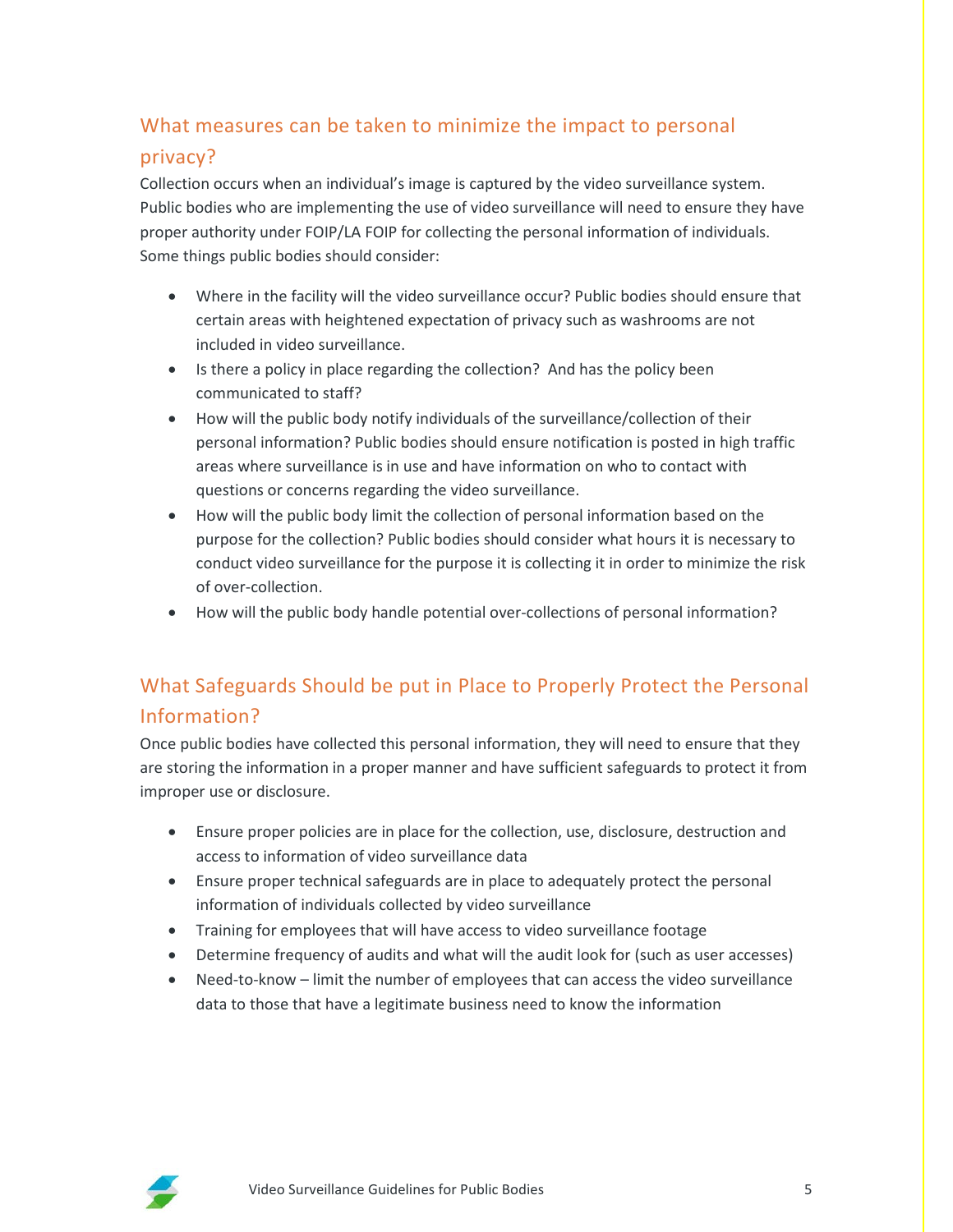## How Will Access to Information Requests for Video Surveillance Footage be Handled?

Once a public body has collected an individual's personal information through video surveillance, it would be a record that individuals could submit access requests for. Just as with other records, public bodies will need to determine how they will provide individuals with their right to access this information while protection the personal information (or images) of other individuals captured by video surveillance. Software that allows the ability to blur out images of others may be an option that public bodies want to explore for these purposes.

#### III AFTER THE IMPLEMENTATION OF VIDEO SURVEILLANCE

Some considerations for the public body after implementing the use of video surveillance is to determine:

• Evaluation and audit of video surveillance programs

#### Evaluation and Audit of Video Surveillance Program

Once a public body has implemented the use of video surveillance it will need to ensure it is regularly completing audits of this practice and addressing any incidents it encounters. As well, the public body will want to ensure that the practice of video surveillance is regularly evaluated to ensure that it is still a necessary practice. The evaluation could consider the locations of the video surveillance, the hours it is conducting video surveillance or if the surveillance is still necessary for the purpose it was implemented.

#### IPC Consultation Process

If you are considering the implementation of video surveillance, you can submit your materials for our office's consultation process. Examples of the type of material our office could provide comment on are policies, procedures and/or PIA. While our office prefers that we are provided the opportunity to provide consultative advice prior to the implementation of a program of practice, our office may provide comments on programs or practices already in place. For more information on the consultation process, please see consultation request form under the resource directory at: <https://oipc.sk.ca/resources/resource-directory/>.